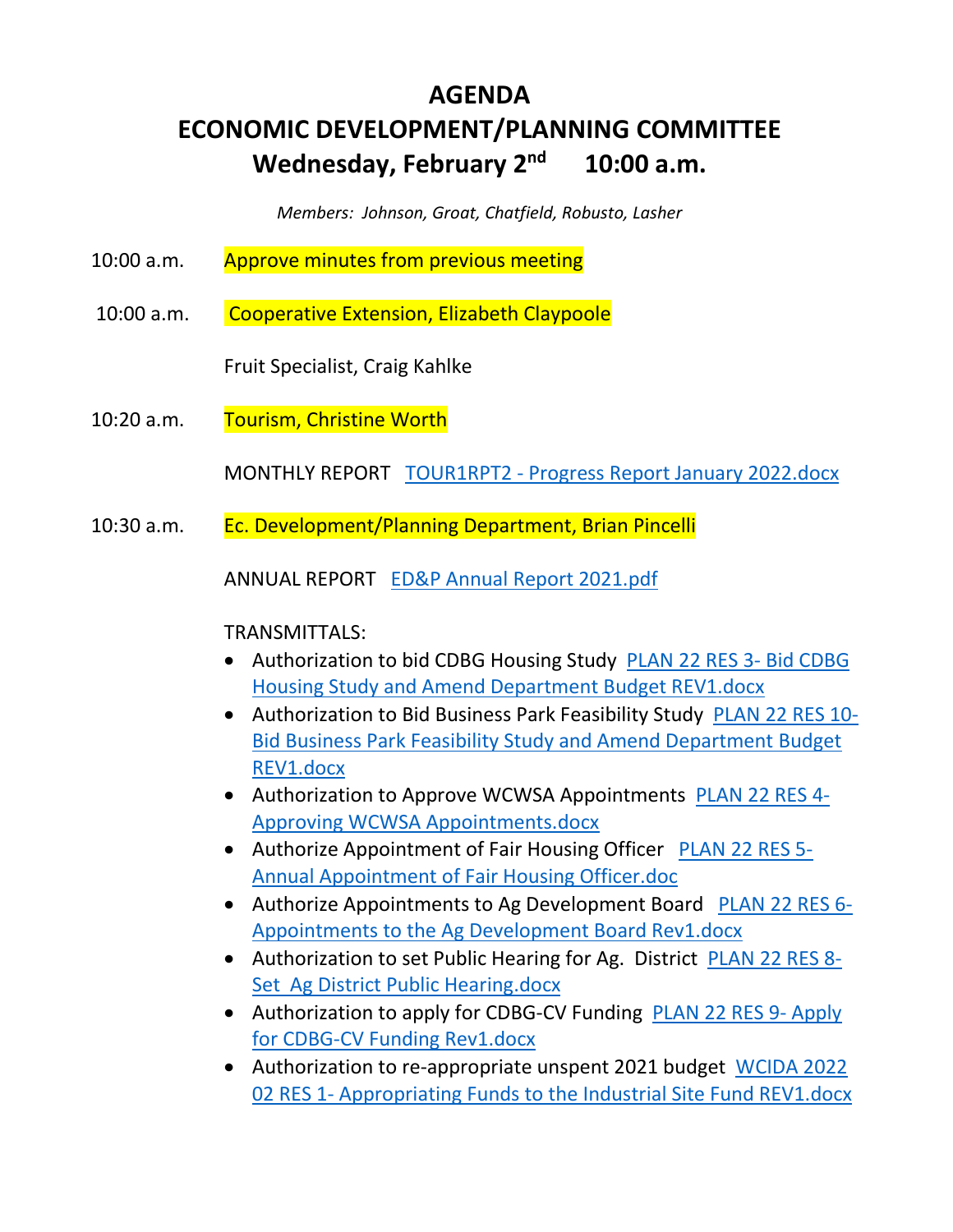# **PROGRESS REPORTS – January 2022**

Christine Worth – Director

- Attended mask education meeting
- Attended FLRTC Executive Board Conference Call
- Attended FLRTC Board Meeting
- Attended Bicentennial Committee Meeting
- Attended ROC/FLX Bev Trail Meeting
- Attended Lake Ontario Wine Trail Meeting
- Attended New York's Sportsman's Expo in Syracuse

# Notes

- Advertising
	- Finalized GuestQuest
- Bicentennial Committee
	- Children's activity book is completed
	- **Sent out a press release for the Calendar**
- Birding App Working with Cayuga County and Seneca County on highlight Birding in our area along the Erie Canal
- Brochure Distribution
	- **Finalized brochure distribution in NYS and PA**
- I Love NY / Matching Funds
	- Grant Program 2021
		- o 4<sup>th</sup> Quarter Matching Funds reports completed
- Media Lead
	- Working with Theresa St John who we hosted in August 2021 regarding the Apple Farm Stand at Stonegoose Farms regarding "honey"
- Sport Shows
	- Syracuse Jan 2022
	- **Springfield Mass, Feb 2022**
	- WNY **Sport** & Travel Expo, Hamburg Mar 2022
- Staffing
	- PT/account clerk is still vacant
	- Met with Rick House & Chris Kalinski
- Visitor's Guide
	- Follow up with visitor guide partners
	- Reviewing new businesses
	- Reviewing 2022 design and potential changes

# **Chris Kenyon – Outdoor Recreation Coordinator**

- 1. Fishing reports: web, phone, e-mail and Facebook.
- 2. Re-work new ad for New York Outdoor News.
- 3. Take pictures of ice anglers on WC bays.
- 4. Zoom meeting and action items with LOSPC.
- **5.** Zoom meeting with Steve Hurst, New York DEC Fishery manager.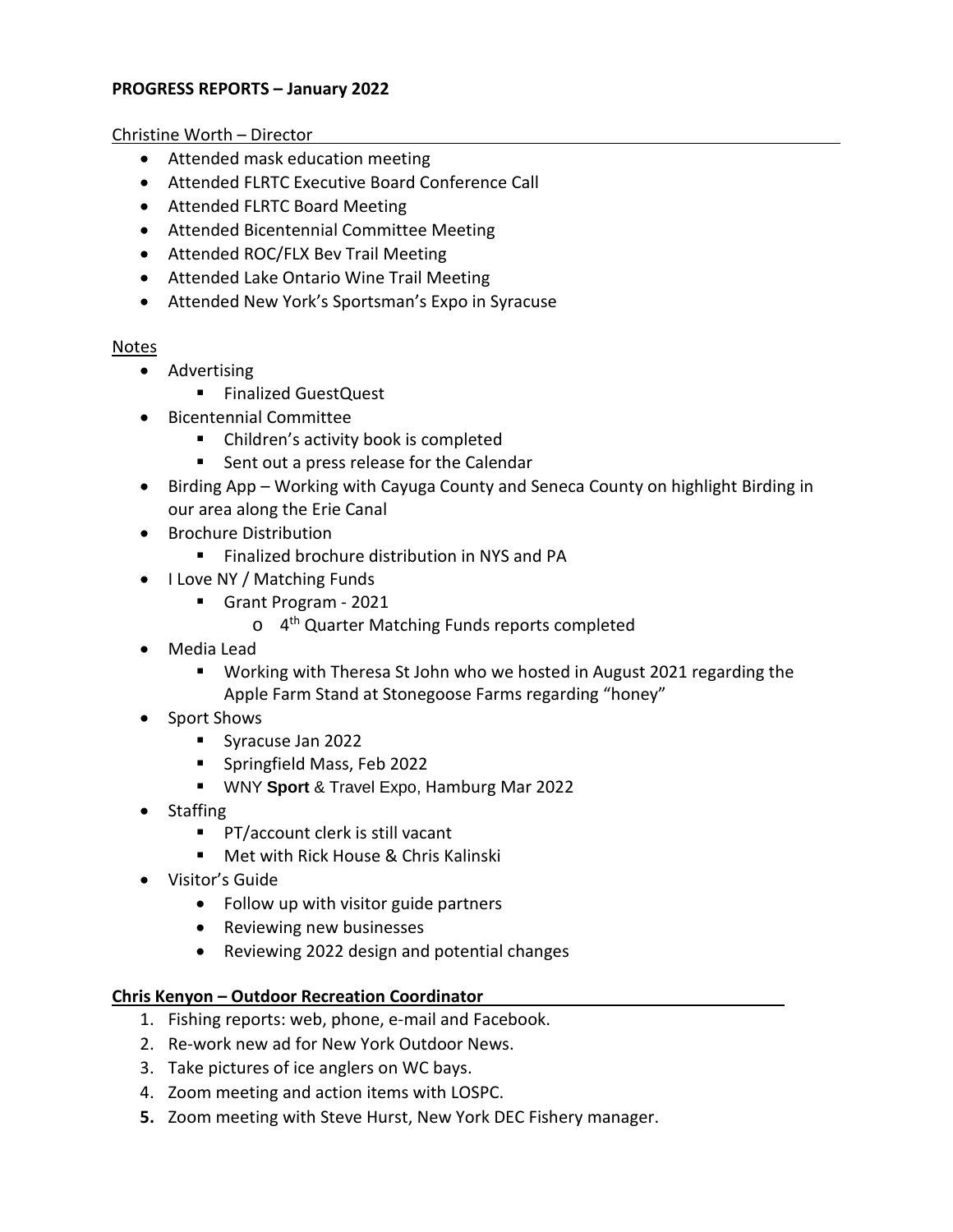Committee No. 4 Date: February 2, 2022 Committee Chair: Scott Johnson Department Head: Brian Pincelli

#### **AUTHORIZATION TO BID COMPREHENSIVE HOUSING STUDY AND TO AMEND DEPARTMENT BUDGET**

WHEREAS, resolution 293-21 approved submission of a 2021 Community Development Block Grant (CDBG) to conduct an updated Comprehensive Housing Needs and Market Study application requesting up to \$50,000 of grant funding; approving \$2,500 in matching funds and approval to accept and execute agreements by the Chairman, and

WHEREAS, the County has been awarded \$47,500 under the 2021 CDBG Program to be reimbursed at completion of the project, and

WHEREAS, that the County Deputy Budget Director has determined that the County \$2,500 match should be funded from the General Fund Contingency budget; now, therefore be it

RESOLVED, that the Board of Supervisors authorizes the Economic Development and Planning Department's issuance of a Request for Proposals for consultant services for completion of the study, and be it further

RESOLVED, the Director of Economic Development and Planning shall review and present a record of the Proposals and subsequent recommendations to the Board of Supervisors for approval; and be it further

RESOLVED that the County Treasurer is authorized to make the following budget adjustment:

A1990 General Fund Contingencies (Appropriations) \$2,500 from 54000 Contractual Expenses

A8020 Planning Board

(Revenue) \$47,500 to 44091 CDBG – EDP01 Comprehensive Housing Study \$50,000 to 54400 Contracted Services – EDP01 Comprehensive Housing Study

| Budgeted: No <b>Example</b> | Proposed Cost: \$50,000 Reimbursed Amount \$47,500 County Cost \$2,500                                           |  |                             |
|-----------------------------|------------------------------------------------------------------------------------------------------------------|--|-----------------------------|
|                             | Departmental transfer \$_______________________ from Account No. ___________________ to Account No. ____________ |  |                             |
|                             |                                                                                                                  |  |                             |
|                             |                                                                                                                  |  |                             |
|                             |                                                                                                                  |  |                             |
|                             |                                                                                                                  |  |                             |
|                             |                                                                                                                  |  | Clerk, Board of Supervisors |
| Referred to:                | Committee: ______ Ayes ______ Nays ______ Date: ___________ Signature: _____________________________             |  |                             |
|                             | Committee: ______Ayes _______ Nays ________ Date: ___________Signature: ___________________________              |  |                             |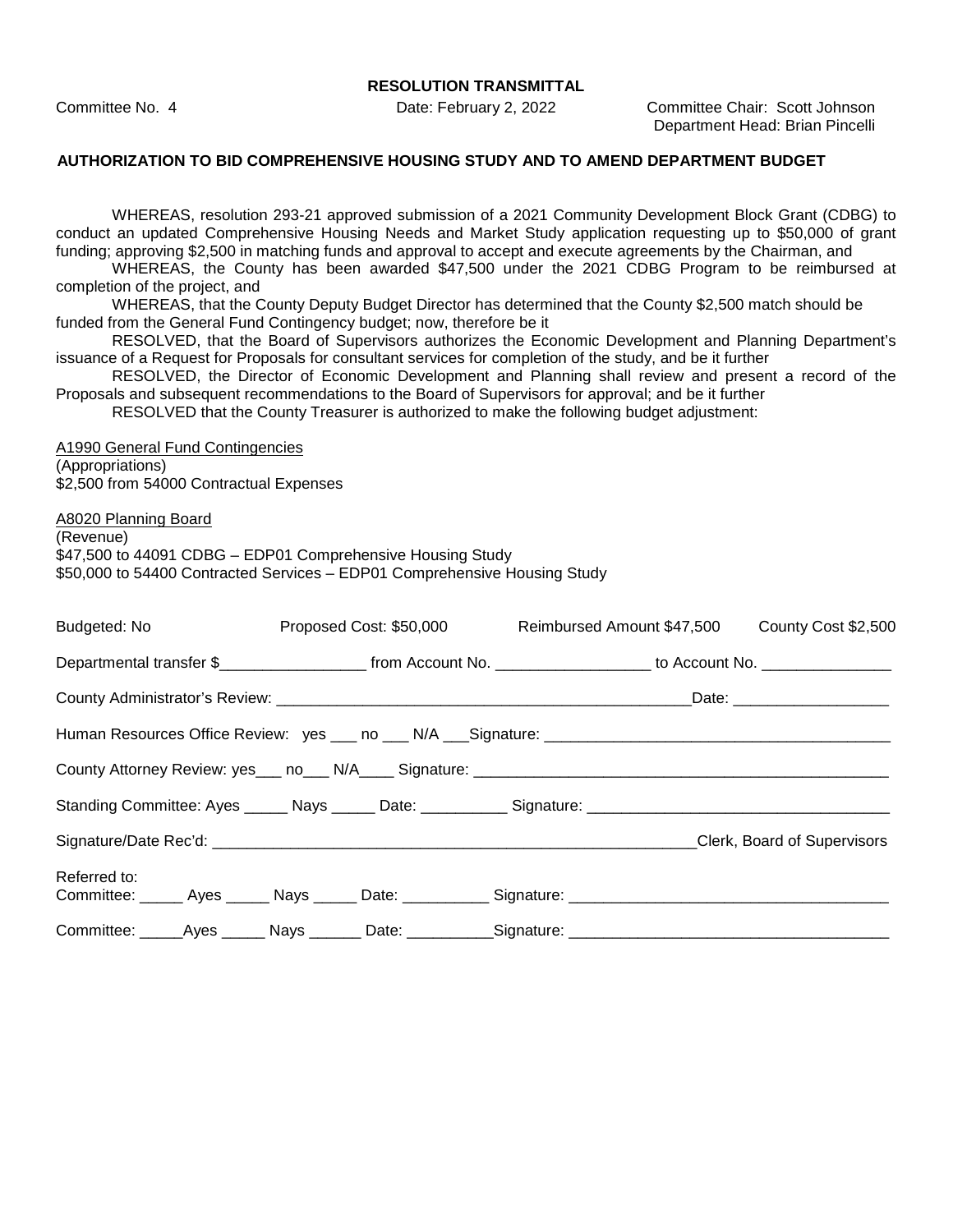Committee No. 4 Date: 02/2/2022 Committee Chair: Scott Johnson Department Head: Brian Pincelli

#### **AUTHORIZATION TO BID BUSINESS PARK FEASIBILITY STUDY AND TO AMEND DEPARTMENT BUDGET**

WHEREAS, resolution 295-21 approved submission of an application for a comprehensive business park strategy requesting \$30,000 of grant funding, approving \$30,000 in matching funds, and approval to accept and execute agreements by the Chairman, and

WHEREAS, the County has been was awarded \$30,000 under the Empire State Development Strategic Planning and Feasibility Study Program to be reimbursed at completion of the project, and

WHEREAS, that the County Deputy Budget Director has determined that the County \$30,000 match should be funded from the General Fund Contingency budget; now, therefore be it

RESOLVED, that the Board of Supervisors authorizes the Economic Development and Planning Department's issuance of a Request for Proposals for consultant services for completion of the study, and be it further

RESOLVED, the Director of Economic Development and Planning shall review and present a record of the Proposals and subsequent recommendations to the Board of Supervisors for approval; and be it further

RESOLVED that the County Treasurer be directed and authorized to make the following budget adjustments:

A1990 General Fund Contingencies (Appropriations) \$30,000 from 54000 Contractual Expenses

A8020 Economic Development and Planning

(Revenue)

\$30,000 to 43305 NYS Grants – EDP02 Business Park Feasibility Study

(Appropriations) \$60,000 to 54400 Contracted Services – EDP02 Business Park Feasibility Study

| Budgeted: YES _ __NO_X_ Proposed Cost: ____\$60,000 Reimbursed Amount \$30,000 ___County cost ____\$30,000          |                             |
|---------------------------------------------------------------------------------------------------------------------|-----------------------------|
|                                                                                                                     |                             |
|                                                                                                                     |                             |
| Human Resources Office Review: yes ___ no ___ N/A ___ Signature: ___________________________________                |                             |
|                                                                                                                     |                             |
|                                                                                                                     |                             |
|                                                                                                                     | Clerk, Board of Supervisors |
| Referred to:<br>Committee: ______ Ayes ______ Nays ______ Date: ___________ Signature: ____________________________ |                             |
| Committee: _____Ayes ______ Nays _______ Date: ___________Signature: ______________________________                 |                             |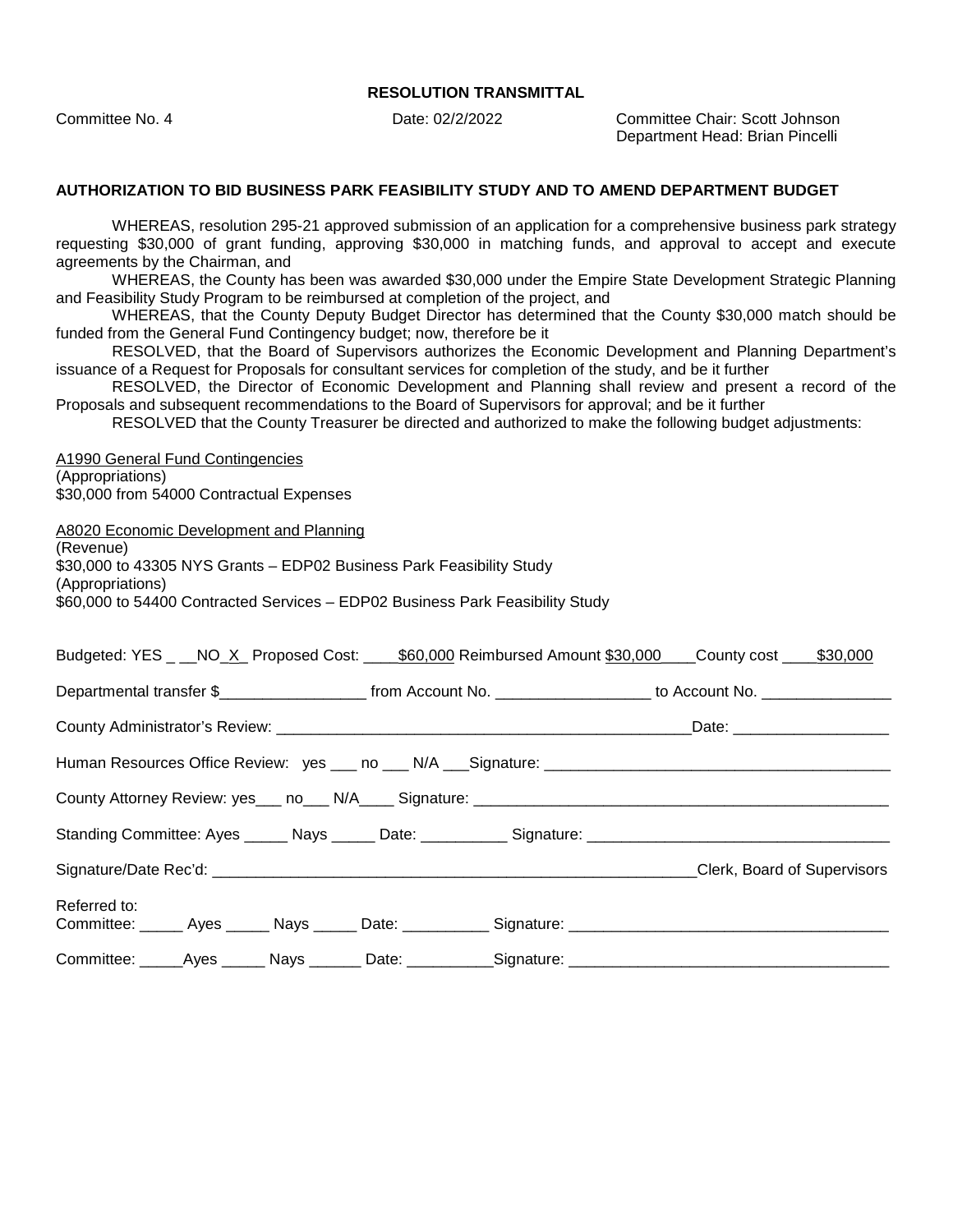Committee No. 4 Date: February 2, 2022 Committee Chair: Scott Johnson Department Head: Brian Pincelli

## **RESOLUTION MAKING APPOINTMENTS TO WAYNE COUNTY WATER AND SEWER AUTHORITY**

WHEREAS, the Chairman of the Board of Supervisors has recommended that the following members be reappointed to the Wayne County Water and Sewer Authority for a three term of office beginning January 1, 2022 and expiring December 31, 2022:

Jean Johnson 3600 Lorraine Drive Walworth, New York 14568

Laverne Bliek 5126 Steurrys Road Marion, New York 14505; and

Daniel LaGasse 8729 Thompson Station Road Lyons, New York 14489;

Now, therefore be it

RESOLVED, that the Board of Supervisors approves and ratifies these appointments to the Wayne County Water and Sewer Authority.

| Budgeted: yes ___ no__ Proposed Cost: ____________ Reimbursed Amount ___________ County cost____0_______                                 |  |                             |
|------------------------------------------------------------------------------------------------------------------------------------------|--|-----------------------------|
| Departmental transfer \$________________________________from Account No. ____________________________ to Account No. ___________________ |  |                             |
|                                                                                                                                          |  |                             |
|                                                                                                                                          |  |                             |
|                                                                                                                                          |  |                             |
| Standing Committee: Ayes ______ Nays ______ Date: ___________ Signature: ___________________________                                     |  |                             |
|                                                                                                                                          |  | Clerk, Board of Supervisors |
| Referred to:<br>Committee: _____ Ayes _____ Nays _____ Date: __________ Signature: ________________________________                      |  |                             |
| Committee: _____Ayes ______ Nays _______ Date: ___________Signature: ______________________________                                      |  |                             |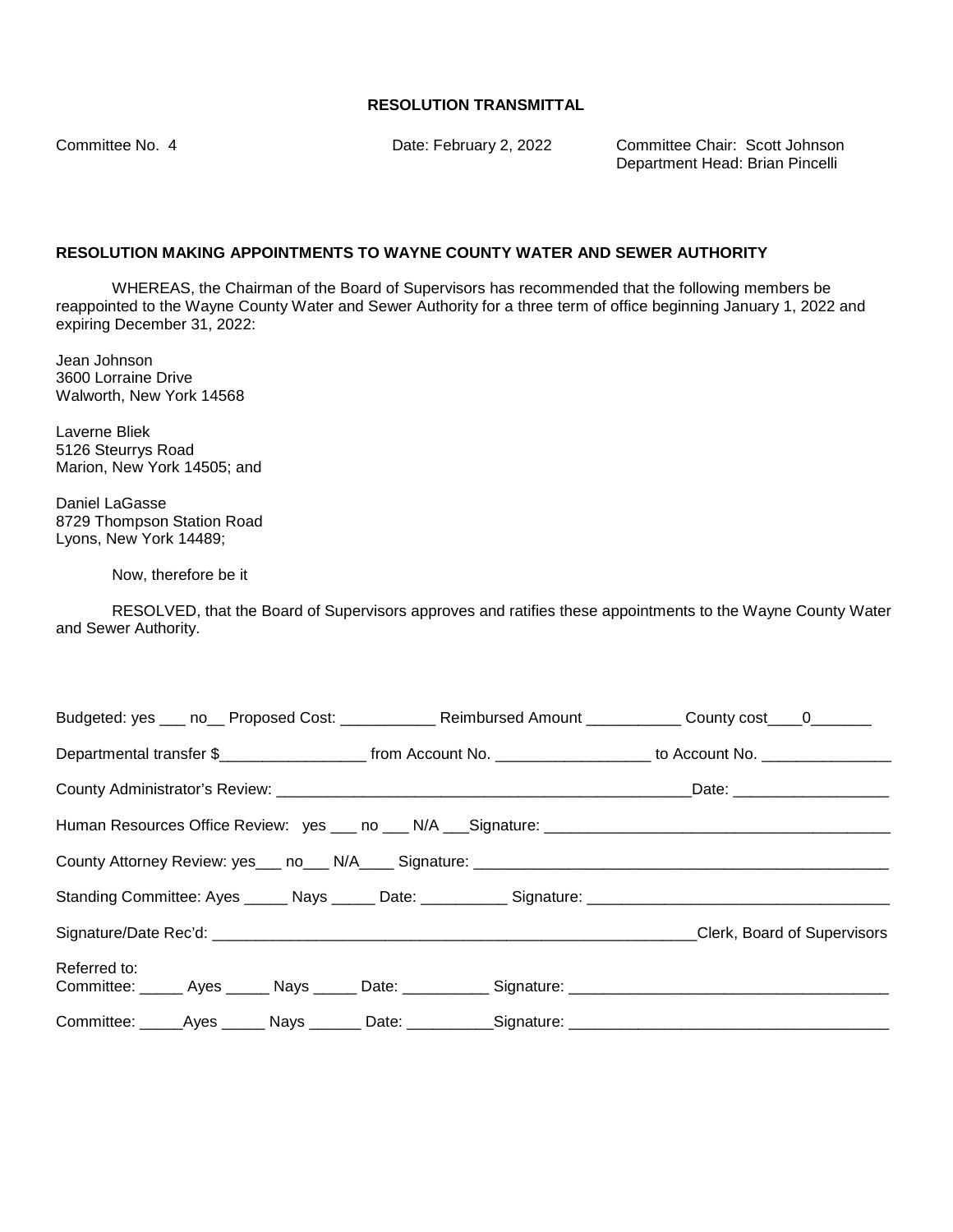Committee No. 4 Date: February 2, 2022 Committee Chair: Scott Johnson Department Head: Brian Pincelli

#### **RESOLUTION TO APPOINT FAIR AND EQUITABLE HOUSING OFFICER FOR WAYNE COUNTY**

WHEREAS**,** Wayne County often applies for funding from the New York State Office of Community Renewal ("OCR") Community Development Block Grant ("CDBG") program; and

WHEREAS, OCR requires grant recipients to comply with Title VI of the Civil Rights Act of 1964, Title VIII of the Civil Rights Act of 1968, Fair Housing Amendments Act of 1988 and the Human Rights Law (Executive Law, Article 15) of the State of New York as well as Section 3 of the Housing and Urban Development Act of 1968 (12 U.S.C. 1701u); and

WHEREAS, OCR also requires grant recipients to appoint a Fair Housing Officer and a Section 3 Officer to affirmatively advance these Federal goals for qualifying projects within the County; and

WHEREAS, Legal Assistance of Western New York, Inc. Fair Housing Enforcement Project has been funded by US Department of Housing and Urban Development since 1998 to investigate housing discrimination complaints in our region including Wayne County and will accept referrals for investigation; now therefore be it

RESOLVED, that the Board of Supervisors hereby designates Thomas Lyon as Wayne County Fair Housing Officer and Section 3 Officer.

|                                                                                                                      |  | Budgeted: yes ___ no_x_ Proposed Cost: ____0_______ Reimbursed Amount ___________ County cost ____0_______                              |
|----------------------------------------------------------------------------------------------------------------------|--|-----------------------------------------------------------------------------------------------------------------------------------------|
|                                                                                                                      |  | Departmental transfer \$________________________________from Account No. ____________________________ to Account No. __________________ |
|                                                                                                                      |  |                                                                                                                                         |
|                                                                                                                      |  |                                                                                                                                         |
|                                                                                                                      |  |                                                                                                                                         |
|                                                                                                                      |  |                                                                                                                                         |
|                                                                                                                      |  | <b>Clerk, Board of Supervisors</b>                                                                                                      |
| Referred to:<br>Committee: ______ Ayes ______ Nays ______ Date: ___________ Signature: _____________________________ |  |                                                                                                                                         |
| Committee: ______Ayes _______ Nays ________ Date: ___________Signature: ____________________________                 |  |                                                                                                                                         |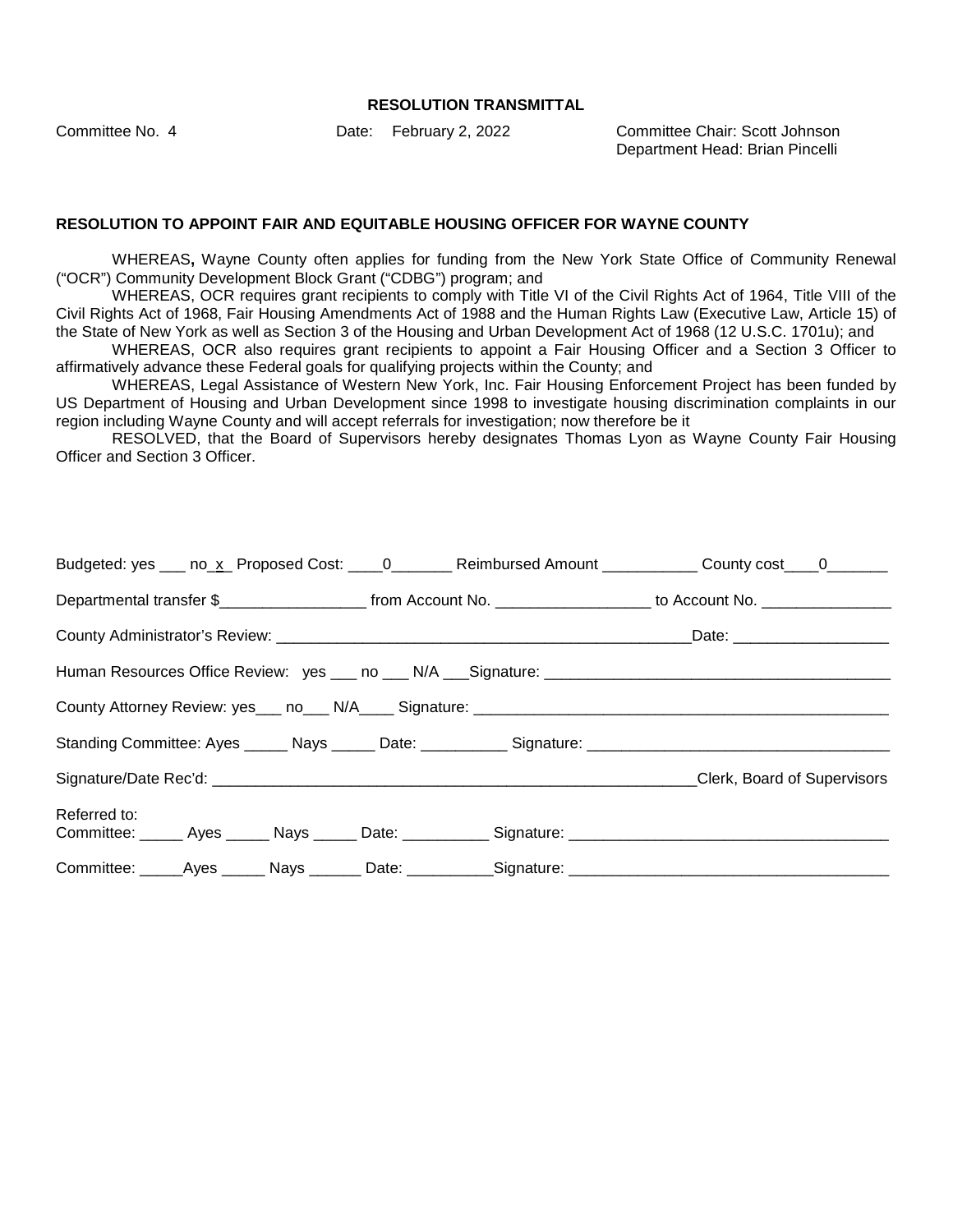Committee No. 4 Date: February 02, 2022 Committee Chair: Scott Johnson Department Head: Brian Pincelli

#### **RESOLUTION AUTHORIZING APPOINTMENTS TO THE AGRICULTURAL DEVELOPMENT BOARD**

WHEREAS, the following persons are recommended for appointment to the Agricultural Development Board to fill vacated seats:

Duane Crandon, 3160 Middle Sodus Rd, Lyons, Zachary DeBadts, 7839 N Centenary Rd, Sodus Jody Bender, P.O. Box 260, Marion

now, therefore, be it

RESOLVED, that Duane Crandon and Zachary DeBadts are hereby appointed to the Agricultural Development Board for a term of office effective January 1, 2022 and expiring on December 31, 2025; and be it further RESOLVED that Jody Bender is hereby reappointed to the Agricultural Development Board for a term of office concurrent with his term of office as Supervisor, becoming effective January 1, 2022 and expiring on December 31, 2023.

| Budgeted: yes ___ no_X_ Proposed Cost: _____________ Reimbursed Amount ___________ County cost ____0_______           |  |                             |
|-----------------------------------------------------------------------------------------------------------------------|--|-----------------------------|
| Departmental transfer \$________________________ from Account No. ____________________ to Account No. _______________ |  |                             |
|                                                                                                                       |  |                             |
|                                                                                                                       |  |                             |
|                                                                                                                       |  |                             |
|                                                                                                                       |  |                             |
|                                                                                                                       |  | Clerk, Board of Supervisors |
| Referred to:<br>Committee: _____ Ayes _____ Nays _____ Date: __________ Signature: _________________________________  |  |                             |
| Committee: _____Ayes ______ Nays _______ Date: ___________Signature: ______________________________                   |  |                             |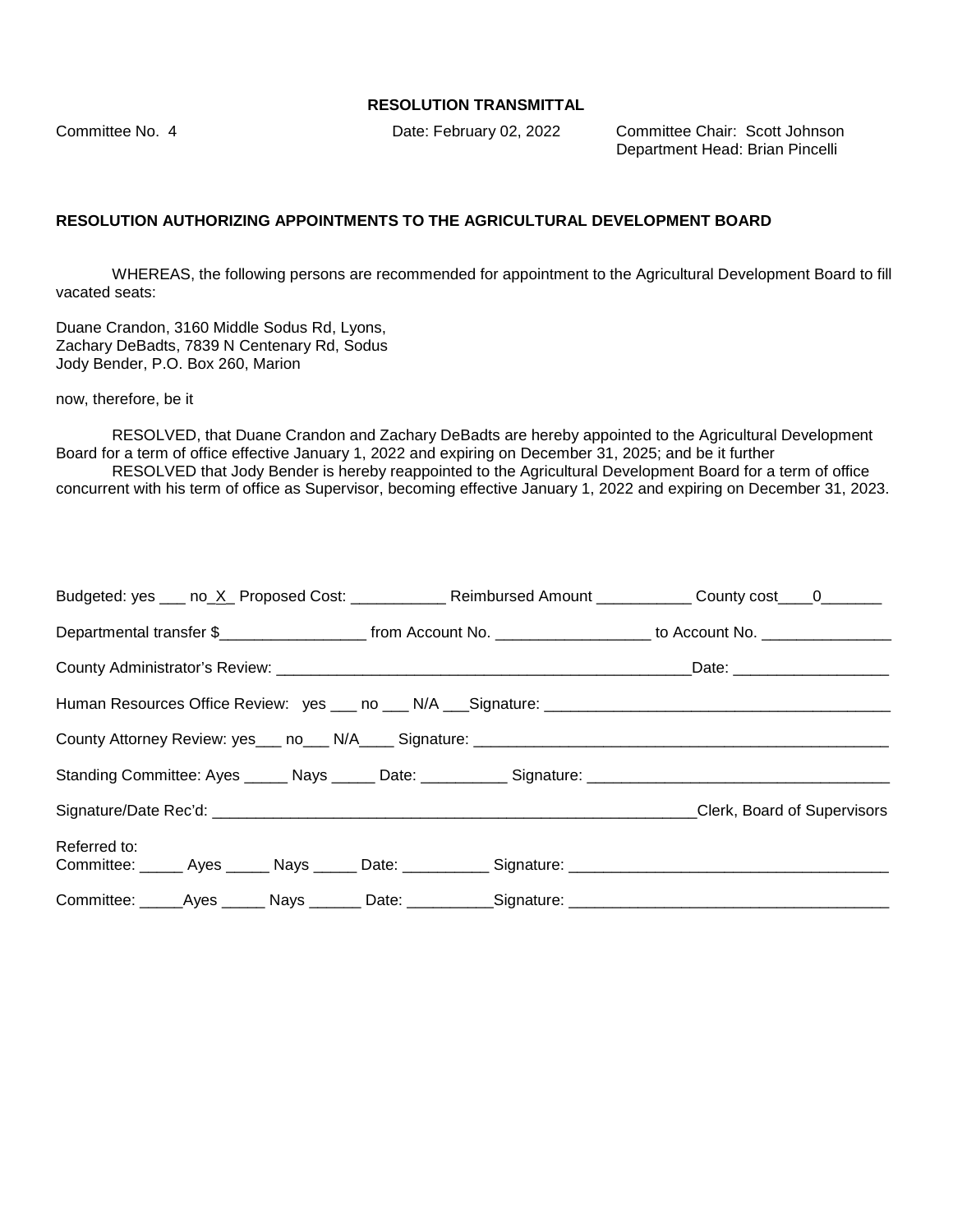Committee No. 4 Date: 02/02/2022 Committee Chair: Scott Johnson Department Head: Brian Pincelli

#### **RESOLUTION TO SET PUBLIC HEARING FOR INCLUSION OF LAND IN A CERTIFIED AGRICULTURAL DISTRICT**

WHEREAS, the Board of Supervisors, as required by NYS Agriculture and Markets Law 303-b, designated January 1 to January 31, as the annual 30 day review period when landowners may submit a request to the County for inclusion in certified agricultural districts prior to established agricultural district review periods; and

WHEREAS, landowner(s) have submitted a request to include their land in a certified agricultural district, and

WHEREAS, before this property can be formally included in the Agricultural District No. 1, the Board of Supervisors must hold a public hearing; now, therefore be it

RESOLVED, that the Board of Supervisors will hold a public hearing for the modification of Agricultural District No. 1 on Tuesday, March 15, 2022 at 9:05 A.M. in the Supervisors Chambers of the Wayne County Courthouse, 26 Church Street, Lyons, and be it further

RESOLVED, that the Clerk of the Board is hereby authorized and directed to publish notice in the legal newspapers for the County for the first available publication.

|                                                                                                      |  | Budgeted: yes <u>X</u> no Proposed Cost: 575 Reimbursed Amount County County cost 75                                                    |
|------------------------------------------------------------------------------------------------------|--|-----------------------------------------------------------------------------------------------------------------------------------------|
|                                                                                                      |  | Departmental transfer \$________________________________from Account No. ____________________________ to Account No. __________________ |
|                                                                                                      |  |                                                                                                                                         |
|                                                                                                      |  |                                                                                                                                         |
|                                                                                                      |  |                                                                                                                                         |
|                                                                                                      |  |                                                                                                                                         |
|                                                                                                      |  | <b>Clerk, Board of Supervisors</b>                                                                                                      |
| Referred to:                                                                                         |  | Committee: ______ Ayes ______ Nays ______ Date: ___________ Signature: _____________________________                                    |
| Committee: ______Ayes _______ Nays ________ Date: ___________Signature: ____________________________ |  |                                                                                                                                         |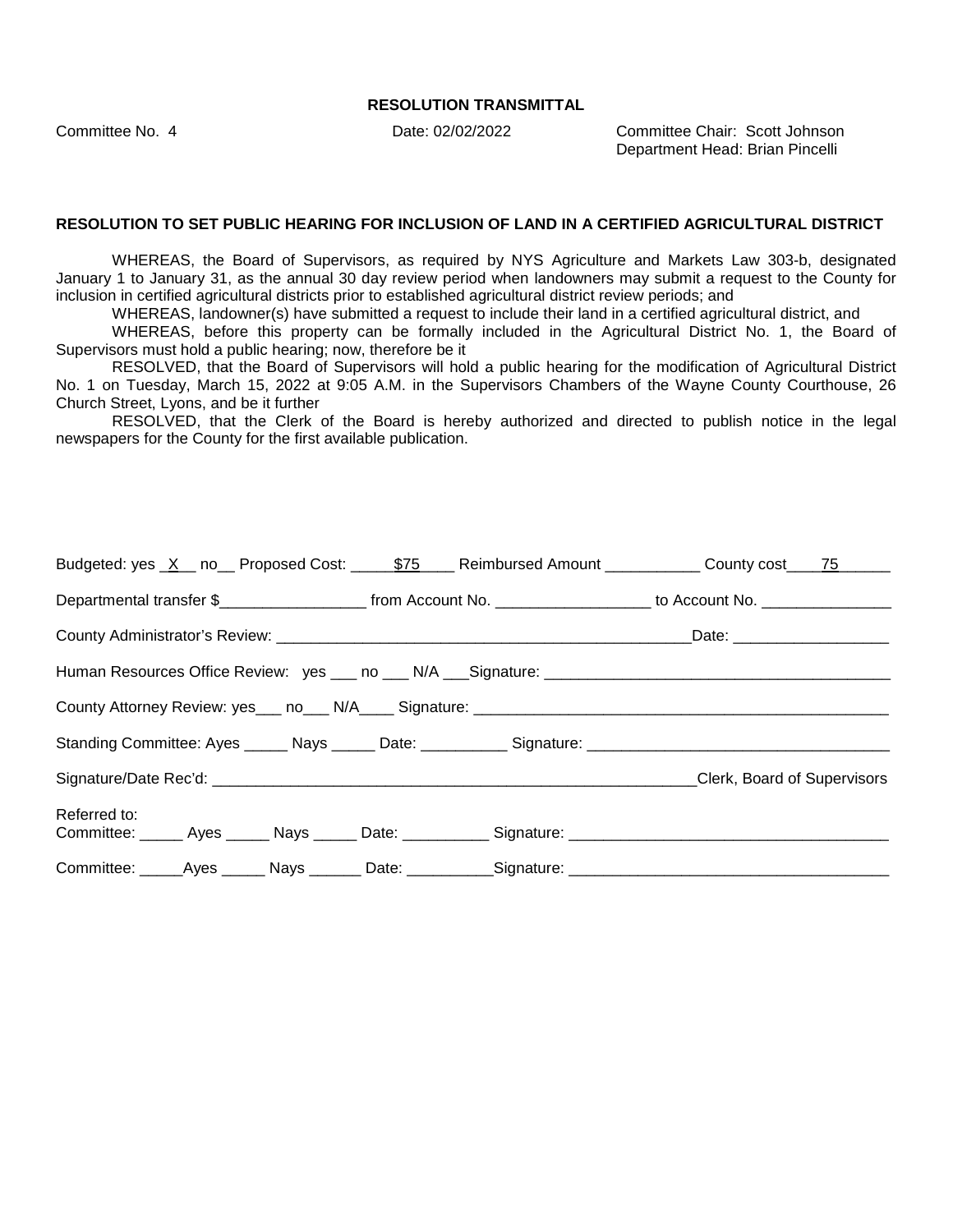Committee No. 4 Date: 02/02/2022 Committee Chair: Scott Johnson Department Head: Brian Pincelli

#### **RESOLUTION AUTHORIZING CDBG-CV GRANT APPLICATION THROUGH THE ECONOMIC DEVELOPMENT & PLANNING OFFICE**

WHEREAS, The New York State Office of Community Renewal announced the availability of (OCR) \$127 million in NYS Community Development Block Grant (CDBG) funding for COVID-19 response available through the CARES Act (CDBG-CV)2020 Community Development Block Grant (CDBG-CV) Coronavirus Aid, Relief, and Economic Security Act (CARES) Funding).; and

WHEREAS, The New York State Community Development Block Grant Program (NYS CDBG) is a federally funded program administered by the Housing Trust Fund Corporation's (HTFC) Office of Community Renewal (OCR). The CDBG-CV funding will be available to non-entitlement & entitlement communities statewide to prepare, prevent, or respond to impacts of COVID-19 and potential variants or future pandemics, and

WHEREAS, Counties are eligible for up to \$3,000,000 under this solicitation, and

WHEREAS, OCR will provide funding for eligible activities to establish a farmworker safety improvement program and to utilize in proposed infrastructure projects; therefore be it

RESOLVED, that the Board of Supervisors hereby authorizes the submission of a 2020 Community Development Block Grant (CDBG-CV) application requesting up to \$3,000,000 of grant funding to establish the farmworker safety improvement program and to utilize in proposed infrastructure projects; and be it further

RESOLVED, that said application shall be prepared and filed under the direction and supervision of the County Economic Development and Planning Office; and be it further

RESOLVED, that the Chairman of the Wayne County Board of Supervisors is hereby authorized and directed to execute a CDBG Pre-Submission Certification Form, preliminary budget and any other agreement documents necessary to implement the resolution, including acceptance of a CDBG award resulting from approved application, on behalf of the County of Wayne, subject to the County Attorney's approval as to form and content.

|                                                                                                  |  | Budgeted: yes _X__ no___ Proposed Cost: ____0_____ Reimbursed Amount ___________ County cost ___0______                                  |
|--------------------------------------------------------------------------------------------------|--|------------------------------------------------------------------------------------------------------------------------------------------|
|                                                                                                  |  | Departmental transfer \$________________________________from Account No. ____________________________ to Account No. ___________________ |
|                                                                                                  |  |                                                                                                                                          |
|                                                                                                  |  |                                                                                                                                          |
|                                                                                                  |  |                                                                                                                                          |
|                                                                                                  |  |                                                                                                                                          |
|                                                                                                  |  | Clerk, Board of Supervisors                                                                                                              |
| Referred to:<br>Committee: Ayes Nays Date: Signature: Committee: Ayes Ayes Nays Date: Committee: |  |                                                                                                                                          |
|                                                                                                  |  |                                                                                                                                          |